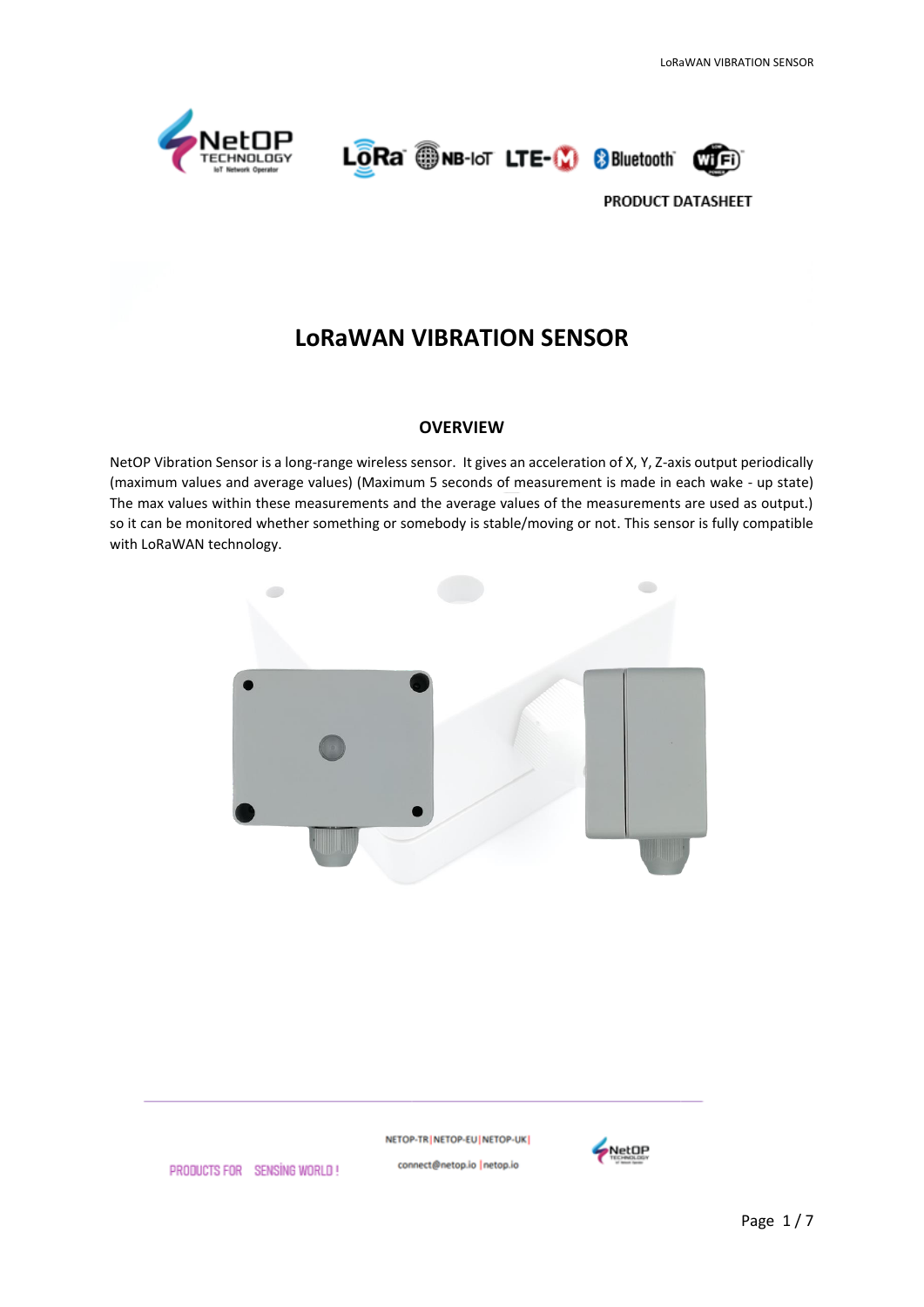





## **TECHNICAL DRAWING**

#### **Box With Terminal Seal**





 **Cover Page**





NETOP-TR NETOP-EU NETOP-UK

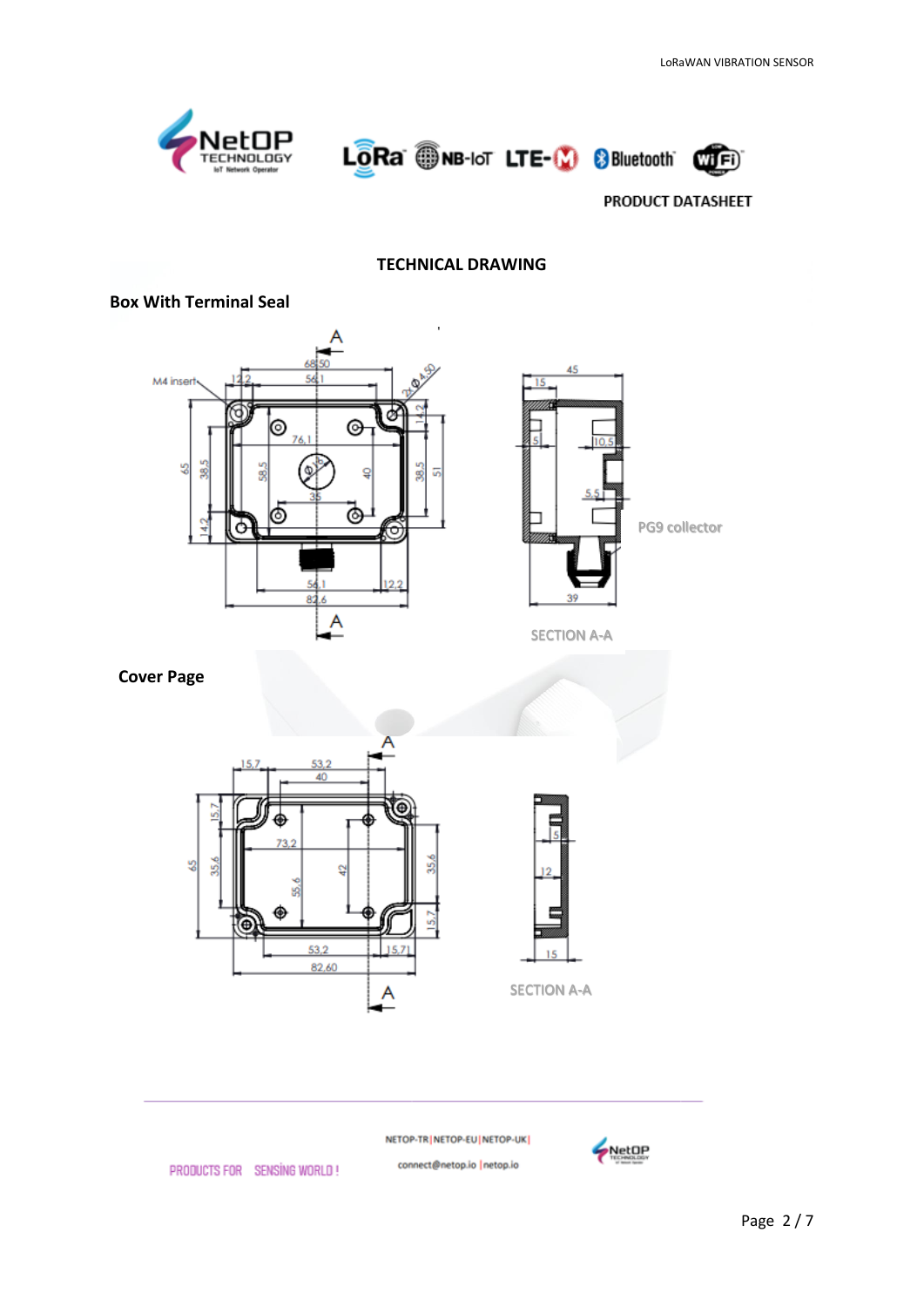





# **KEY FEATURES**

Real Plug & Play Easy to mount & install Compatible with LoRaWAN™ specification Maintenance free Secure communication (AES-128) Ultra -Low Power Consumption Certificate: LoRaWAN™  $\bullet$ 

# **COMMUNICATION SPECS**

Compatible with LoRaWAN Specification 1.0.3

The sensor uses Low Power Wide Area Network-LPWAN technology (LoRa) for connectivity

Compliant with Low and High Frequencies (AS923, AU915, CN470, CN779, EU433, EU868, IN865, KR920, RU864, US915 MHz ISM bands)

Supports High power and Low power LoRa RF applications: - Up to +22 dBm at US915 and AU915, - Up to +14 dBm elsewhere

Ultra -low power consumption. Excellent long-term stability.

170 dB maximum link budget

Radio Performance: High RX sensitivity down to -148 dBm

Full ADR, OTAA and ABP support

Long range wireless data transmission

NETOP-TRINETOP-EUINETOP-UK

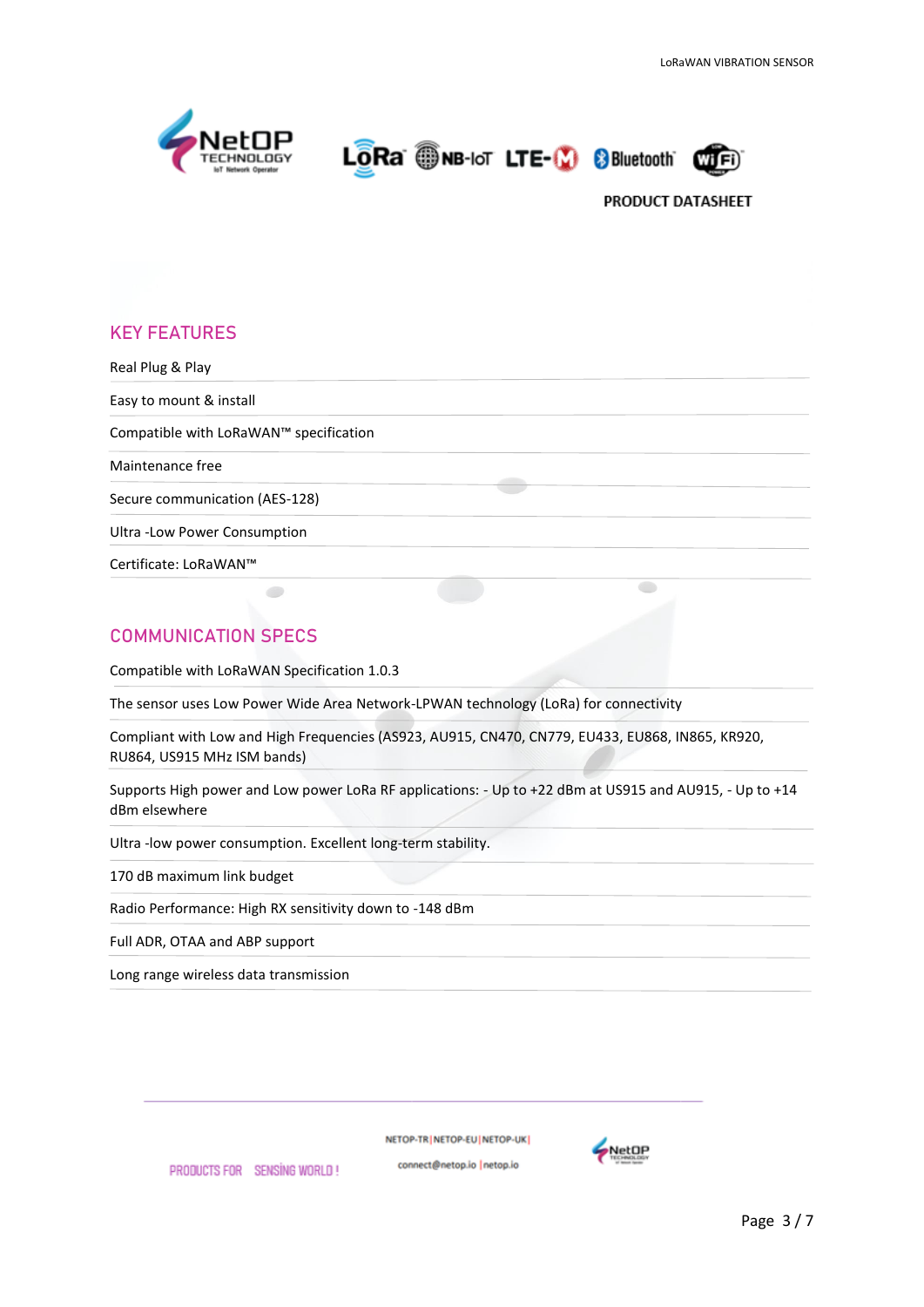





### **MECHANICS**

Housing: ABS (IP65 or higher)

Dimensions: 82.5 x 65 x 45 mm

Operating Temperature: -40°C to 85°C

## **POWER SUPLY**

AA Battery 3.6 V Li-SOCI2-Saft LS 14500

#### **INDICATORS**

Status LED (on board)

## **VIBRATION SENSOR SPECIFICATIONS**

Measurement Range: ±2.0 g

Linear acceleration sensitivity:0.061 mg

Output: For X, Y, Z axes m/s<sup>2</sup>

## **CERTIFICATIONS & RELIABILITY**

EN 60950-1;2006/A2:2013

ETSI EN 301 489-17 V3.1.1(2017-02)

EN 55032:2015

NETOP-TR | NETOP-EU | NETOP-UK |

connect@netop.io |netop.io PRODUCTS FOR SENSING WORLD!

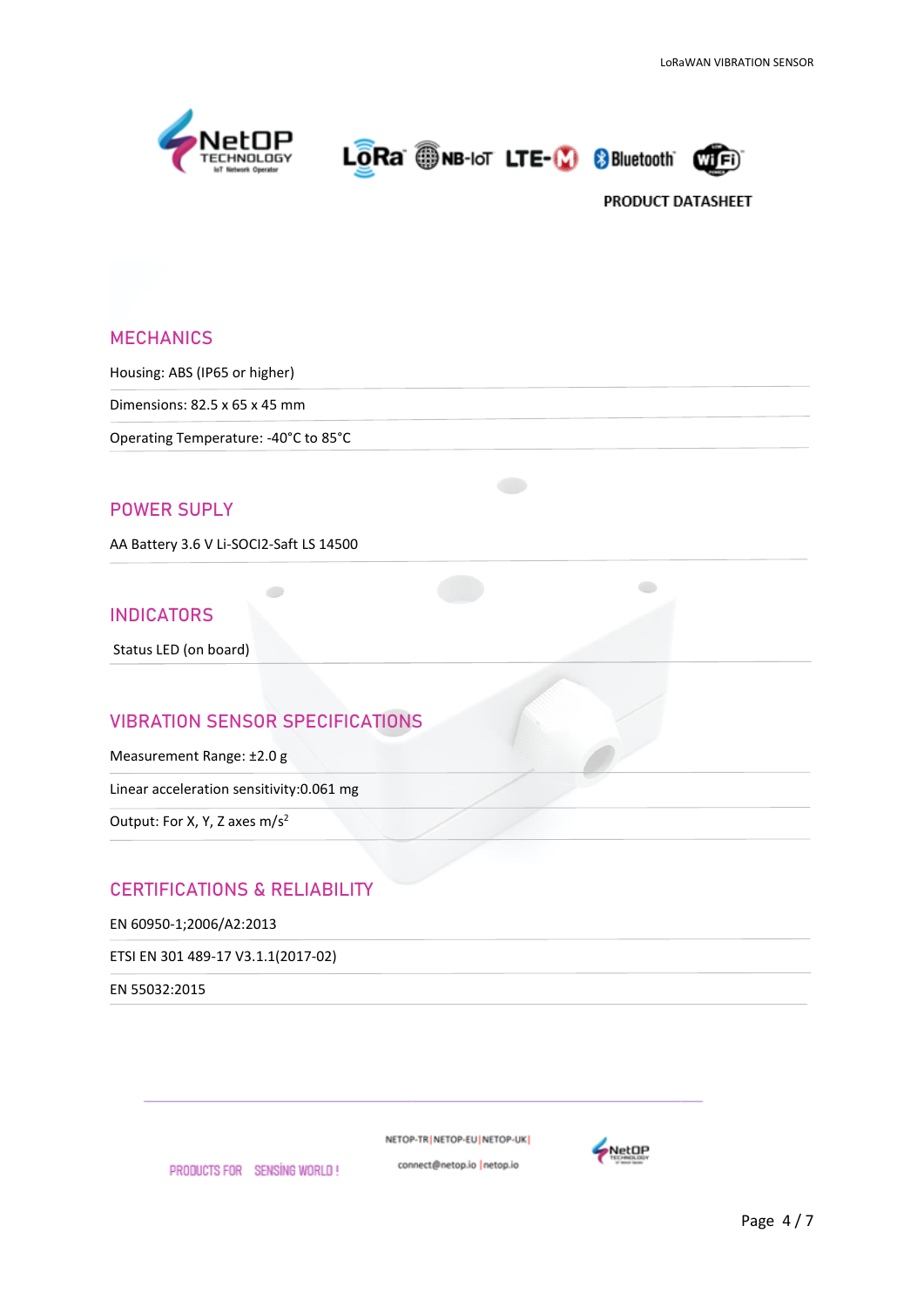





# **LoRaWAN FRAME FORMAT**

Standard packet size: 24 Bytes

00-01-02-03-04-05-06-07-08-09-10-11-12-13-14-15-16-17-18-19-20-21-22-23

1 byte: Connection Type(1->LoRaWAN)

## **INFORMATION**

012345678: Device ID

|1|: Indicates the type of connection the device uses.

NETOP-TR | NETOP-EU | NETOP-UK |



PRODUCTS FOR SENSING WORLD!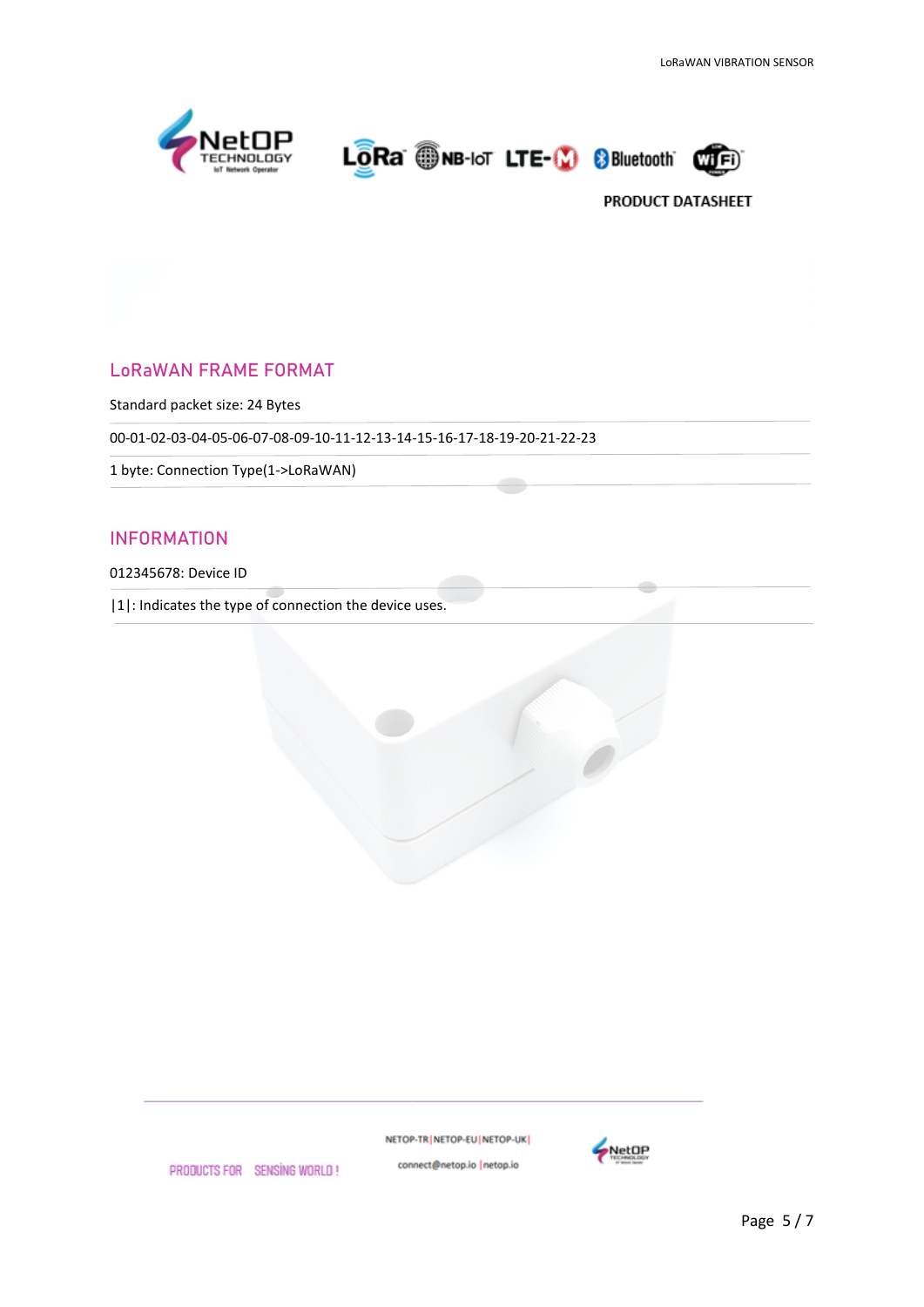

LORa ONB-IoT LTE-(2) 8Bluetooth



## **LoRaWAN VIBRATION SENSOR PROTOCOL**

01-1F-00-59-00-E8-04-09-1E-00-59-FF-E8-04-09-YY-YY-YY-01-2C-25-01-12-0D-EF

01: Selected Slot (1 byte)

1F: Vibration Sensor Board ID (1 byte)

0059: 0x0059H -> 89D -> (2 bytes) -> 0.089 m/s<sup>2</sup> MAX

00E8: 0xFFE8H -> 232D -> (2 bytes) -> -0.232 m/s<sup>2</sup> MAX

0409: 0x0409H -> 1033D -> (2 bytes) -> 1.033 m/s<sup>2</sup> MAX

0059: 0x0059H -> 89D -> (2 bytes) -> 0.089 m/s<sup>2</sup> AVG

00E8: 0xFFE8H -> 232D -> (2 bytes) -> -0.232 m/s<sup>2</sup> AVG

0409: 0x0409H -> 1033D -> (2 bytes) -> 1.033 m/s<sup>2</sup> AVG

YY-YY: Empty Data (9 bytes)

25: Payload Counter 0x25H -> 37D (1 byte)

01: Sensor Message Type Periodic (02->Sensor Message Type Interrupt) (1 byte)

12: Sensor FW Version (1 byte)

**i.** Main Version 1

**ii.** Sub Version 2

0DEF: 0x0DEFH -> 3567D -> 3567 mV -> 3.567 V (2 bytes)

NETOP-TR | NETOP-EU | NETOP-UK |

connect@netop.io |netop.io



Page 6 / 7